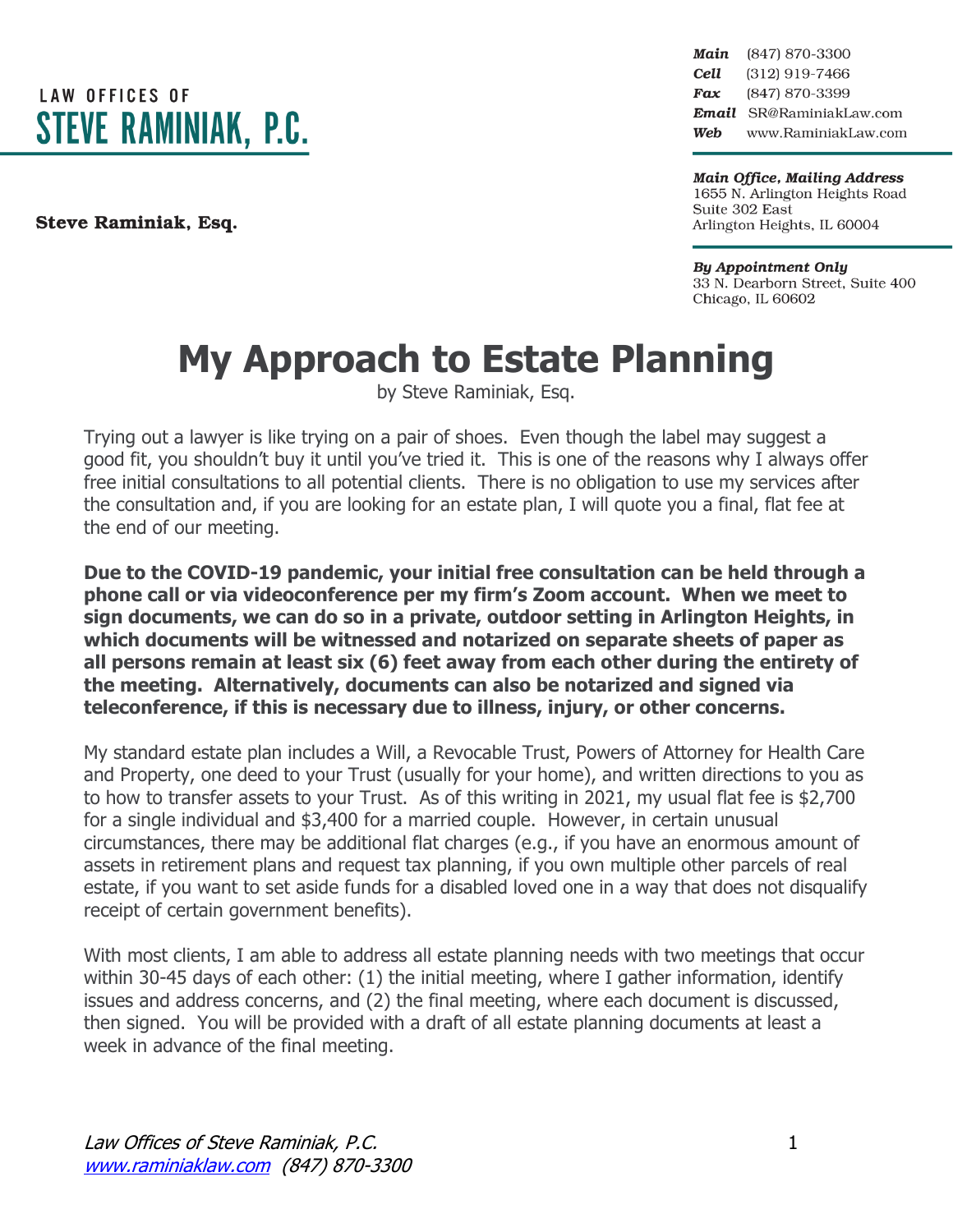I ask you to bring the following to our first meeting:

1) full names, addresses and phone numbers of persons who you might nominate as to act under estate planning documents,

2) a list of your assets and their approximate values (it is not necessary to mention account numbers),

3) a copy of any other estate planning documents that you signed in the past,

4) a copy of the deed to your home, if you have that somewhere convenient (if not, don't worry, we can pull most deeds from websites),

5) if you are divorced, a copy of the Marital Settlement Agreement (MSA) that was entered alongside the Court Order that finalized the termination of your marriage, and

6) a check. I usually ask for a retainer of about one third (1/3) of the flat fee before I will start working on your estate plan. The balance will be due at the second, final meeting.

When choosing a lawyer to draft your estate plan, you balance (1) the cost of that lawyer's services, against (2) the provider's expertise, and the depth of the services offered.

Since 2005, I have primarily handled legal matters involving the estates of disabled persons, minors and the deceased. By doing so, this has provided me with insights as to how to avoid certain issues in estate plans that might not be noticed by everyday people or less experienced attorneys. Such issues may lead to Court proceedings which could be an expensive drain on the assets that you would like to leave to your loved ones. Dramatic missteps can cause a Will Contest that results in tremendously large attorneys' fees. Not only do I prepare estate plans, but I also assist people after their loved ones have passed away or become disabled. Prior to the pandemic, I spent many of my mornings at the Daley Center Courthouse to argue about Wills, Trusts, Powers of Attorney, or the estates of those who are unable to speak for themselves due to death or disability. Presently, I am increasingly attending Court via teleconference. I have encountered situations where different choices in the development of an estate plan might have resulted in less litigation or no Court proceeding at all. I bring that knowledge to your estate plan.

In my experience, if a lawyer promises an estate plan at a fee that is far lower than mine, that lawyer usually has little experience in this area. This increases the chances that there will be errors or omissions in the final product.

Online services or blank forms may apply a one-size-fits-all option to every United States citizen. However, estates are governed by State law and there are deviations present in each of our 50 States. For example, the State of Illinois recently overhauled the law in regards to Trusts with the passage of a group of statutes called the Illinois Trust Code, which became effective on January 1, 2020. Further, such services usually do not provide an experienced lawyer who can make sure that your estate plan has been drafted correctly, anticipate potential problems with your wishes, and arrange witnessed signatures appropriately and in a manner that can be shown to a Court, if necessary.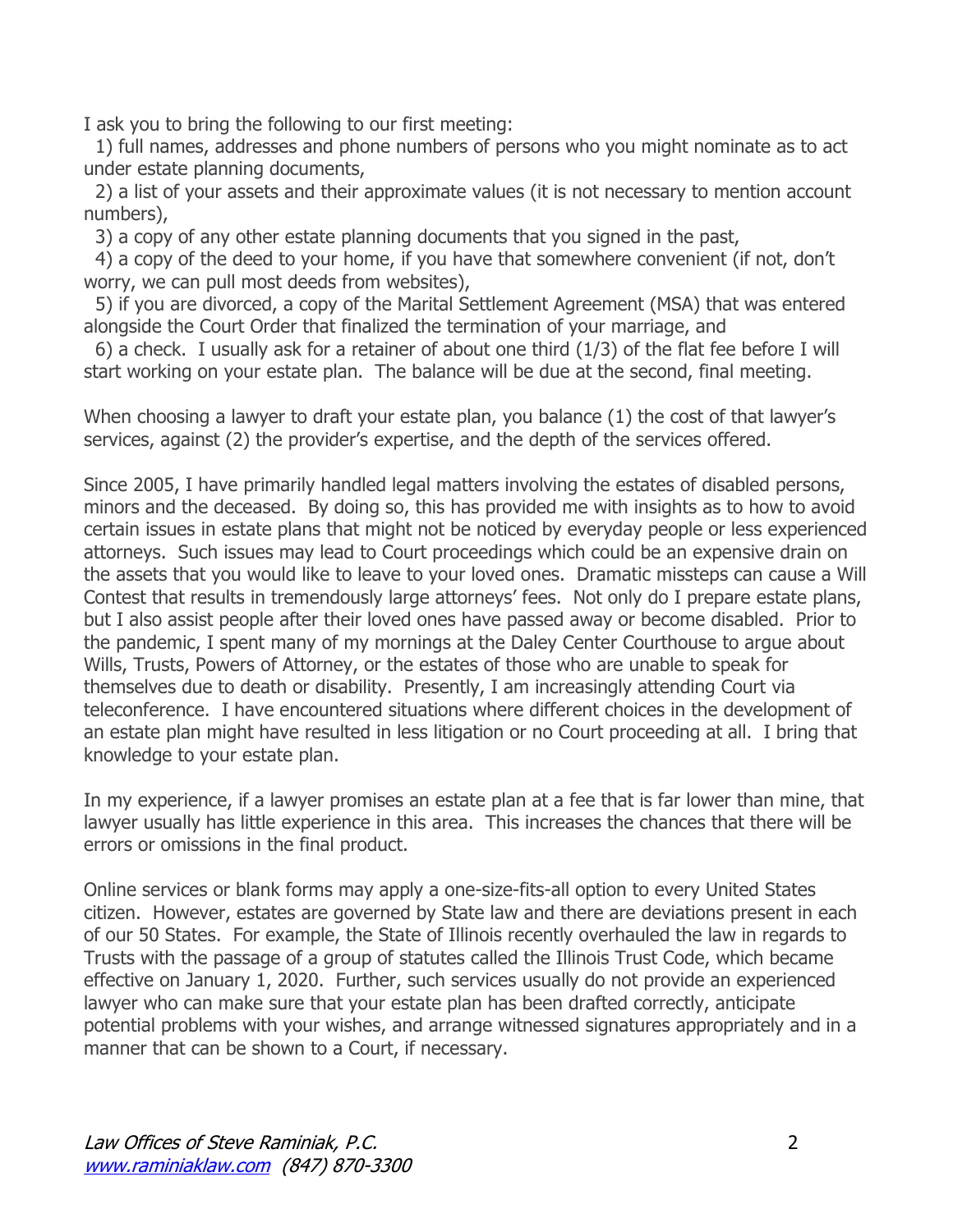Some law firms will generate costs higher than mine, but they usually do so by providing advanced tax planning, by billing at an hourly rate, or by assisting with asset transfers.

If you are a single individual with more than \$4 million in assets or a married couple with more than \$8 million in assets (which are the thresholds of the Illinois Estate Tax as of 2021), then I will be happy to refer you to a firm that is a bit more expensive than me, but is better suited to your needs. In my view, an Illinois estate planning lawyer who is assisting a single individual with less than \$4 million or a married couple with less than \$8 million should only bill at an hourly rate in very limited circumstances (e.g., when the client cannot make up his or her mind as to what to leave to which family member, or when the client requests certain additional documents or services). Otherwise, in my humble opinion, a lawyer should usually be able to (a) size up your needs from the first interview, (b) estimate how long it will take to complete the job, and (c) give you a flat fee quote.

Some lawyers will ask to take an active role in transferring all of your assets into your Trust. My flat fee does not include services for transferring assets to your Trust (except for drafting the aforementioned deed). Instead, I provide directions so that you can easily accomplish this yourself and I remain available for any questions or concerns about asset transfer that you may encounter. In my experience, it usually takes a law firm about 3 hours, on average, to transfer each of a client's accounts to a Trust (aside from real estate). The law firm then usually charges between \$50-\$150/hour for an assistant, or \$200-\$350/hour for an attorney, for such services. Alternatively, if you visit your financial institutions, their employees will either do this for you or, at least, will provide you with all necessary forms. It is up to you as to whether you would like to pay a law firm to gather forms, insert your information, arrange your signature and then present them to your financial institutions. When offered this choice, some clients prefer that their lawyer do so. Also, since some people lose focus on asset transfer after documents are signed, it may be helpful for a law firm to arrange this. However, you do not need a law degree to do this. If I never went to law school and was faced with this choice, I am certain that I would rather save my money and do this myself instead of paying a law firm to do this for me. Also, keep in mind, my flat fee allows you to call me with any questions that you have in regards to asset transfer as you handle this yourself. If you ultimately need help, my assistant can arrange asset transfers for an additional hourly fee, but the vast majority of my clients have been able to do this on their own.

My flat fees anticipate that everyone is a little different, and will have slightly different needs.

For example, if you anticipate that you may have children at a later date, I can draft an estate plan in a way which would make it unnecessary to update your documents after the birth of any additional children. This would be drafted at no additional charge.

Another example, if you anticipate that you may become married or divorced in the near future, I can draft documents which become effective immediately as to your present wishes (including in regards to who would make health care decisions for you if you become